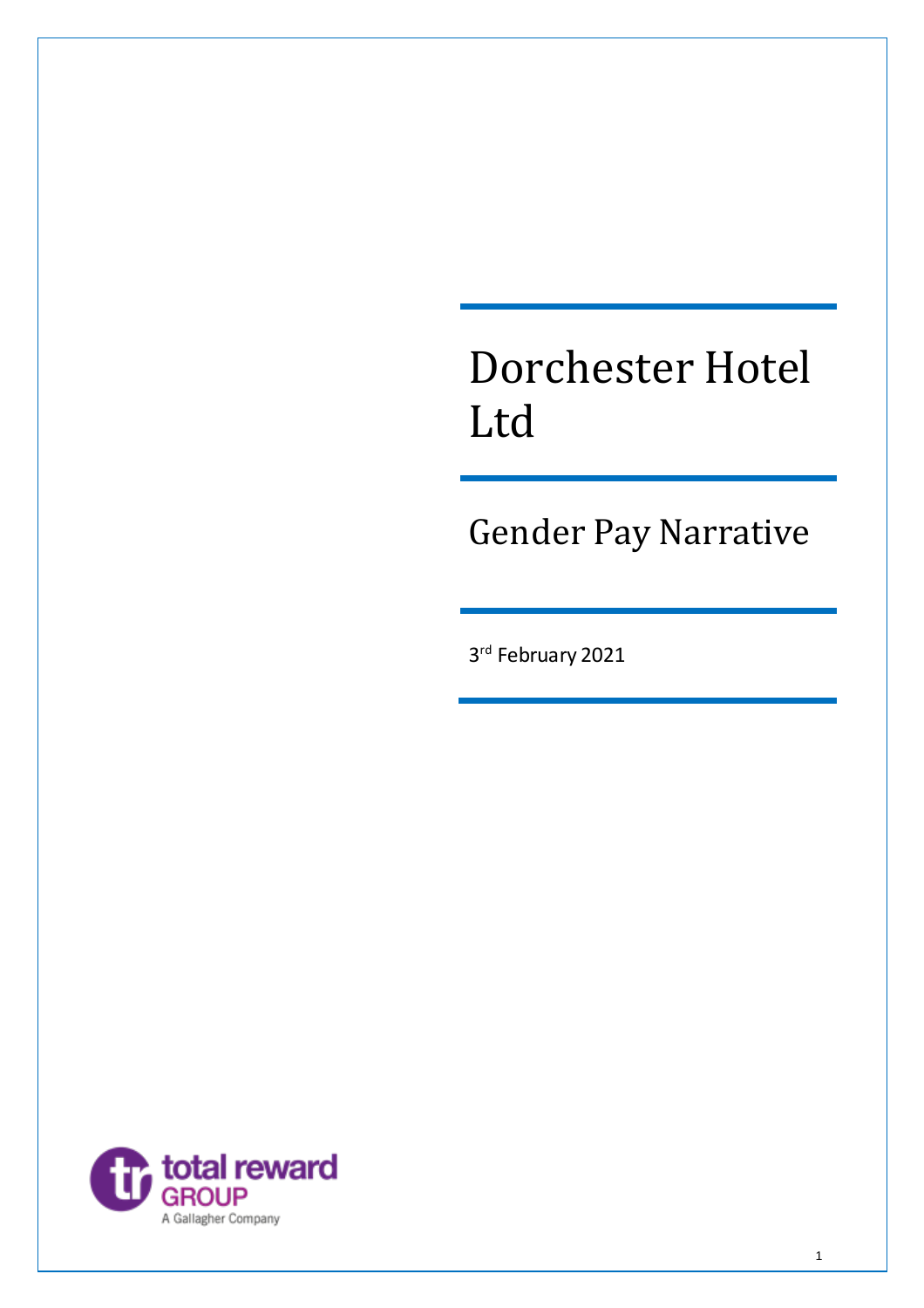# **Table of Contents**

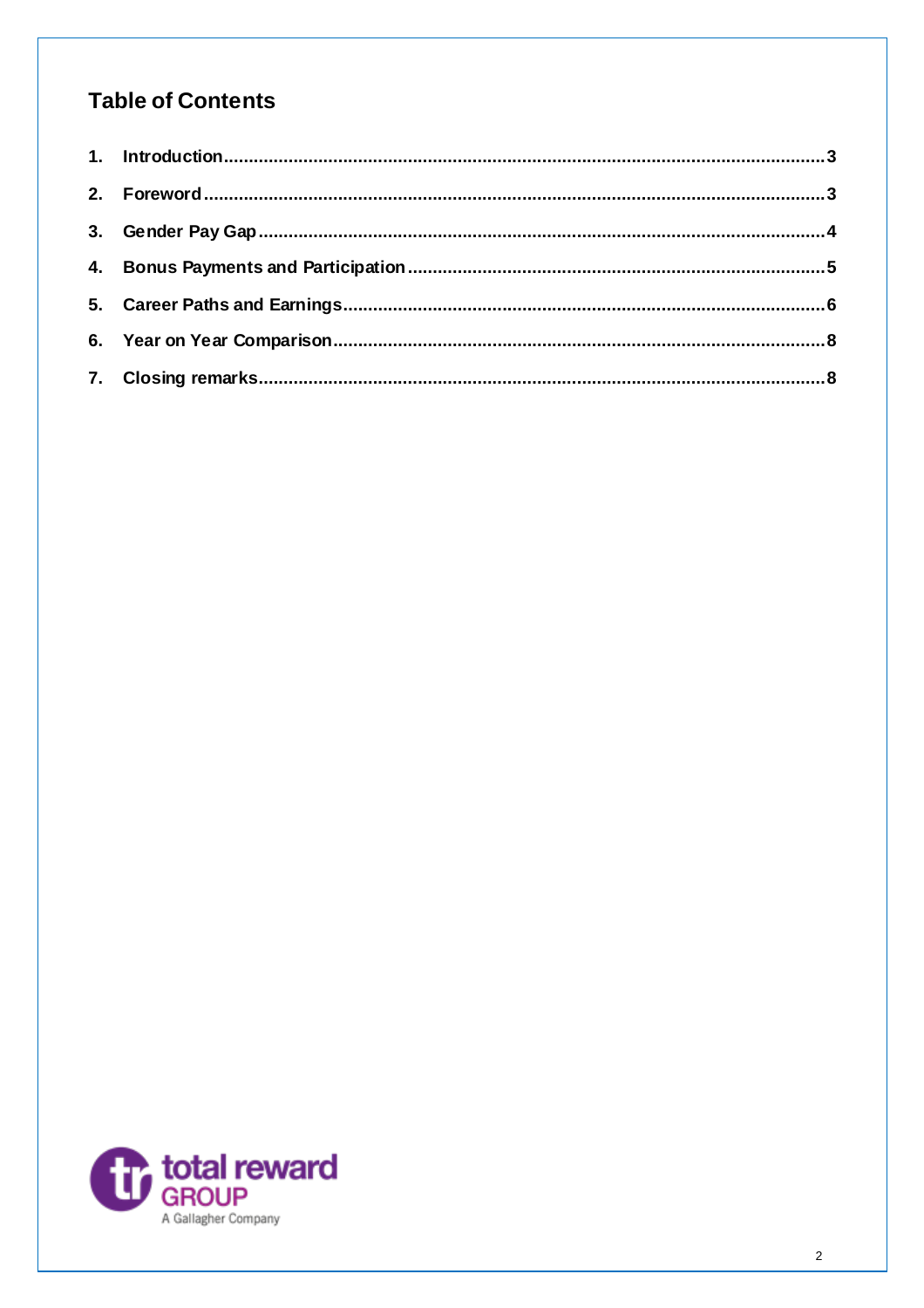### <span id="page-2-0"></span>**1. Introduction**

In light of the Government Regulations regarding Mandatory Gender Pay Gap Reporting, which applies to all employers in England, Wales and Scotland with at least 250 employees as of the  $5<sup>th</sup>$  of April 2020 snapshot date, Total Reward Group have been tasked with writing the Gender Pay Narrative to support the gender pay gap reporting requirements for Dorchester Hotel Ltd.

The full impact of COVID-19 will be reflected in our 2021 gender pay gap reporting as the consequences for women of increased childcare/home schooling responsibilities, furlough and job losses, particularly within the hospitality sector, are realised. Whilst there is potential for the gender pay gap to widen as a result, there is an opportunity for employees to remain focused on equality and embrace initiatives to support women in the workplace.

# <span id="page-2-1"></span>**2. Foreword**

As a business we have a passion for excellence and innovation, honouring the individuality and heritage of our iconic hotels. Everything we do, from our financial disciplines to our human resource policies, is focused on that aspiration. Our business comprises three key areas: The Dorchester, 45 Park Lane and the regional office which supports our London hotels. As an organisation, our vision is to be the ultimate hotel management company delivering expertise and care to our guests so they feel treasured, while cherishing our employees and ensuring our brand is celebrated worldwide.

We care for our people and recognise that they are our greatest asset. We want to ensure our workforce is diverse and inclusive, representing the communities in which we operate and our culture continues to be open and fair. We are passionate about being an inclusive organisation and seek to provide job opportunities for everyone regardless of gender, age, background and nationality. We are committed to building an organisation which leverages individuals' unique talents so that we deliver a world-class service to our customers.

We continue our journey towards a more gender balanced organisation, building upon the action plan we established to improve our programmes and activities already in place. We have a mean gender pay gap of 10.84% and a median gender pay gap of 4.99%, both of which favour males. These figures compare favourably to the national figures reported by the Office for National Statistics and we are pleased that we see the median bonus gap being eliminated for the third year running, while we see a slight widening gender pay gap at both the mean and median. We actively continue to invest in providing access to training and development opportunities to our entire workforce to encourage and promote progression across the organisation.

Females currently represent 41% of our overall workforce. Encouragingly, last year 39% of all hires were female, with 24% hired into management positions.

In our fourth reporting year, our leadership team continues to strive towards making our organisation a fair and balanced workplace. A number of initiatives are collectively influential in taking strides towards moving Dorchester Hotels Ltd towards a more gender balanced workforce.

We continue to actively focus on increasing the proportion of female candidates identified for new roles and developing alternative recruitment pipelines. We continue to ensure our HR policies encourage and support flexible working within the organisation and are working to ensure that what we have in place works for everyone. Our HR team actively supports our diversity message across the organisation by positively influencing and challenging our hiring managers to ensure they recognise how their individual behaviours and actions impact our overall ability to create an open, fair and inclusive workplace culture which reflects our company values. We regularly challenge our

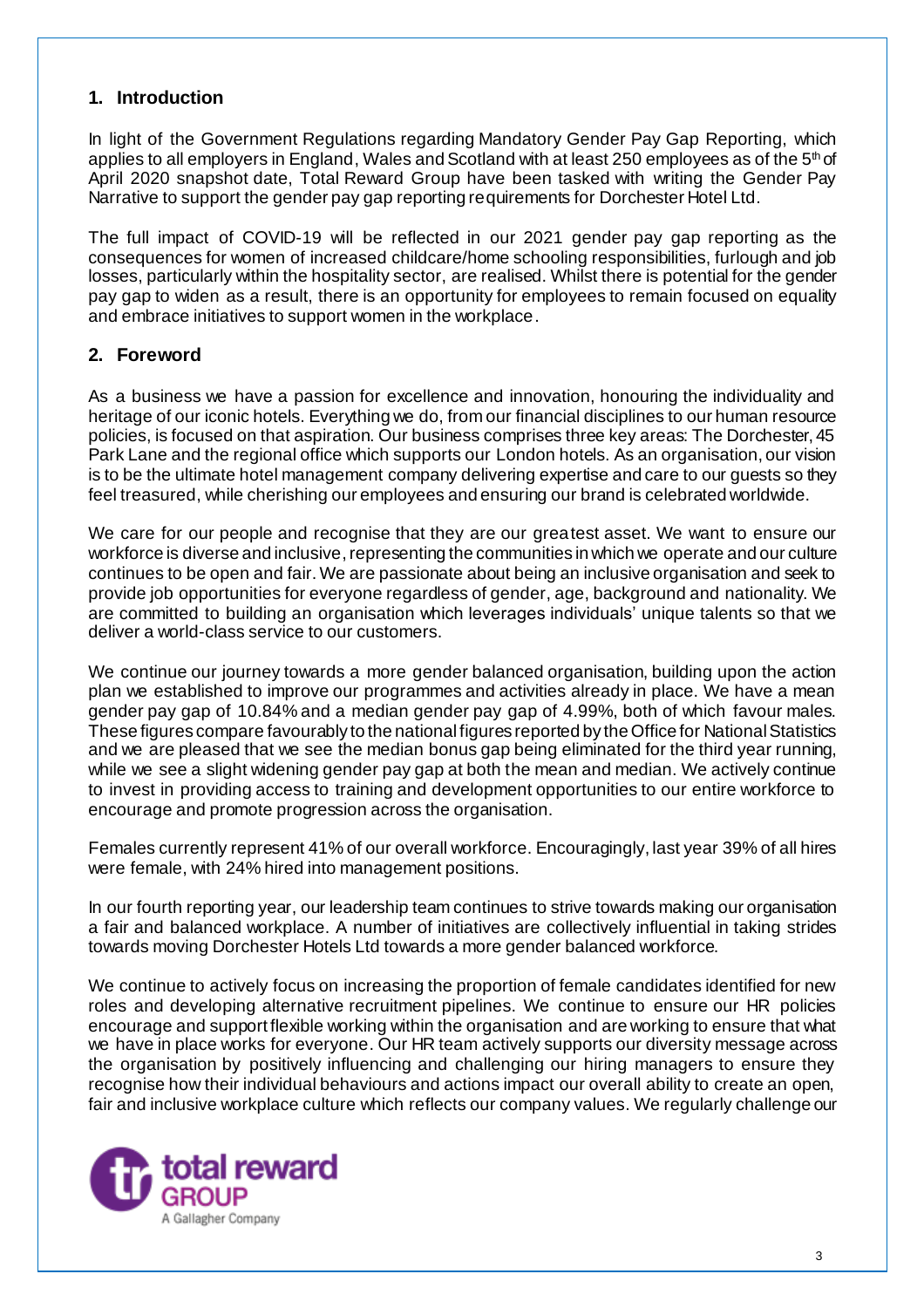recruitment partners to ensure their approach reflects our values in all they do and creatively exploit different channels to source talent.

We continue to encourage greater female representation across the organisation through a variety of initiatives and are committed to maintaining the momentum we have experienced over the last year, as we strive towards a more gender balanced organisation.

# <span id="page-3-0"></span>**3. Gender Pay Gap**

Mandatory Gender Pay Gap Reporting applies to all private and voluntary sector employers in England, Wales and Scotland with at least 250 employees as of the 5th of April 2020 snapshot date. Those organisations are required to publicly report their gender pay gap metrics as follows on the government-sponsored website, **with the aim of eliminating the gender pay gap:**

| Mean gender<br>pay gap                                                   | Median gender<br>pay gap                        | <b>Gender bonus</b><br>gap                                                                  |  |
|--------------------------------------------------------------------------|-------------------------------------------------|---------------------------------------------------------------------------------------------|--|
| Difference between<br>average hourly<br>earnings of males<br>and females | Difference between<br>median hourly<br>earnings | Proportion of male<br>and female employees<br>receiving bonus within<br>the 12 month period |  |
| Mean gender<br>bonus gap                                                 | Median gender<br>bonus gap                      | Pay quartiles                                                                               |  |
| Difference between<br>average bonus<br>earnings                          | Difference between<br>median bonus<br>earnings  | Insight into career<br>paths                                                                |  |

As of the 5<sup>th</sup> April 2020 payroll, our mean gender pay gap stood at 10.84% favouring males, with our median gender pay at 4.99%:

#### **Mean Hourly Pay Differences Median Hourly Pay Differences**

|                           | <b>Full Pay Employees</b> |                           | <b>Full Pay Employees</b> |
|---------------------------|---------------------------|---------------------------|---------------------------|
| <b>Male Hourly Rate</b>   | £15.41                    | Male Hourly Rate          | £12.18                    |
| <b>Female Hourly Rate</b> | £13.74                    | <b>Female Hourly Rate</b> | £11.58                    |
| Pay Gap                   | 10.84%                    | Pay Gap                   | 4.99%                     |

These are both below the national mean (14.4%) and well below the median (15.5%) as reported by the Office of National Statistics, 2020.

The underlying reason behind the mean gap is predominantly due to the higher representation of women in more junior roles in our organisation and higher representation of males in more senior leadership roles. Both the Food & Beverage & Hospitality sectors of the industry are typically maledominated and this is reflected across our organisation, recognising the majority of our roles are sourced from this industry. We know we have a lack of female representation in some of our more highly-skilled roles which is contributing to our pay gap as we have a predominance of highly-

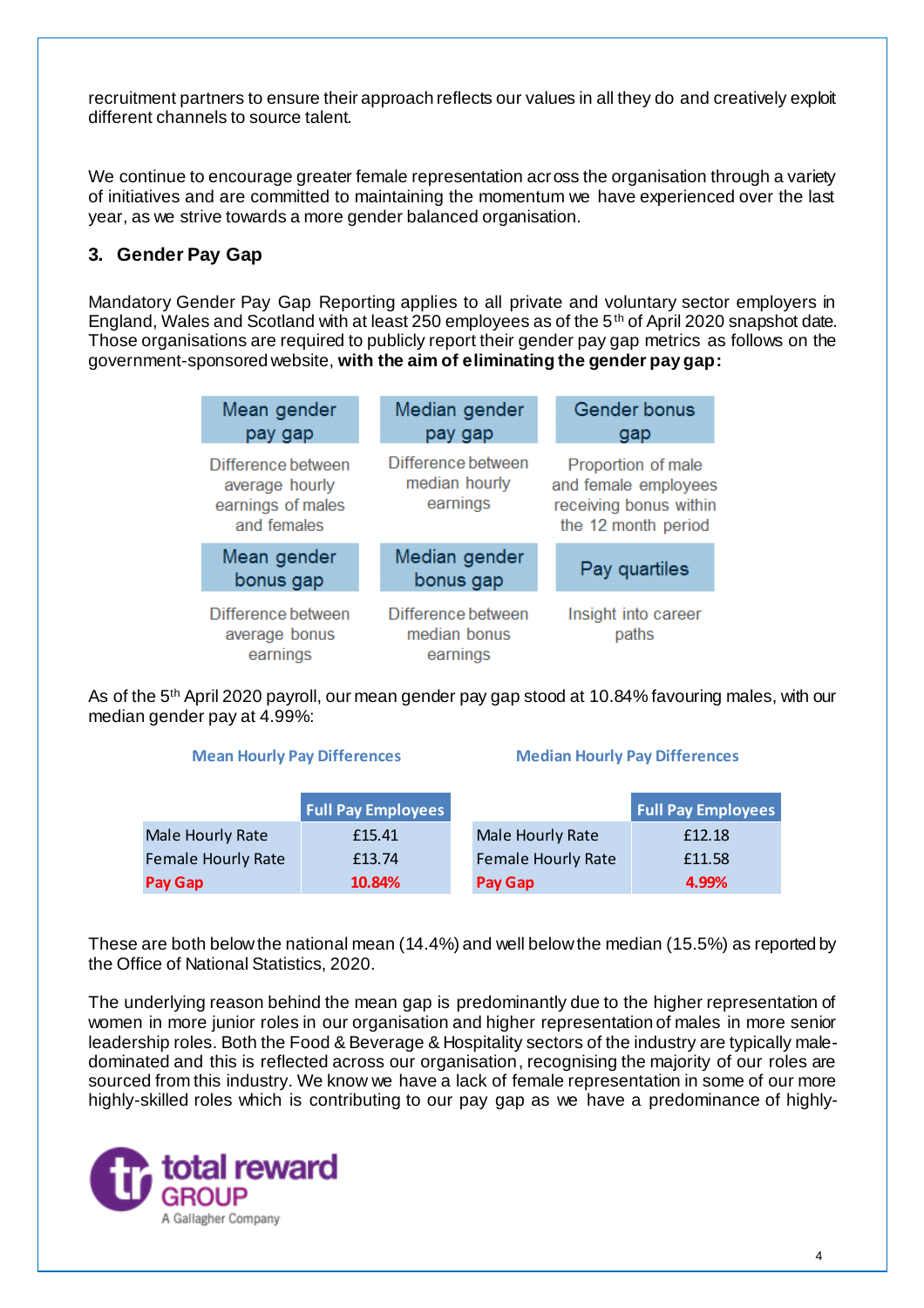qualified males in higher-paid roles though we strive to source female talent when roles become vacant.

We know we have a lack of female representation in some of our more highly-skilled STEM roles which is contributing to our pay gap as we have a predominance of qualified male specialists in higher-paid roles. We are confident that all our HR processes and practices ensure that men and women are paid equally for doing equivalent jobs across our organisation. While females currently represent 41% of our overall workforce, we are pleased that 25% of our Executive roles are currently being undertaken by females.

#### <span id="page-4-0"></span>**4. Bonus Payments and Participation**

Our mean bonus gap currently stands at 29.2% favouring males, with our median bonus gap eliminated. We have an equal proportion of male and female employees receiving a bonus:

|                  | <b>Mean Bonus Differences</b> |                              |                     |                  | <b>Median Bonus Differences</b> |               |                     |
|------------------|-------------------------------|------------------------------|---------------------|------------------|---------------------------------|---------------|---------------------|
|                  |                               |                              |                     |                  |                                 | <b>Number</b> |                     |
|                  |                               | <b>Number</b>                | % Bonus             |                  |                                 | receiving a   | % Bonus             |
|                  |                               | Mean Bonus receiving a bonus | <b>Distribution</b> |                  | <b>Median Bonus</b>             | <b>bonus</b>  | <b>Distribution</b> |
| Female           | £2,546.15                     | 192                          | 60.2%               | Female           | £1,500.03                       | 192           | 60.2%               |
| <b>Male</b>      | £3,594.56                     | 263                          | 60.3%               | Male             | £1,500.03                       | 263           | 60.3%               |
| <b>Bonus Gap</b> | 29.2%                         |                              |                     | <b>Bonus Gap</b> | 0%                              |               |                     |

In our organisation, female employees generally occupy more junior roles; in contrast, a higher number of male employees are engaged in more senior, more highly paid roles. This results in a much wider range in bonus amounts received by males, relative to a much narrower range in the smaller female population.

Discretionary performance-related bonuses are awarded and paid on an annual basis, taking account of company, business area and individual performance. As an equal opportunities employer, all our permanent employees irrespective of their position, age, gender or ethnicity, are eligible for bonus.

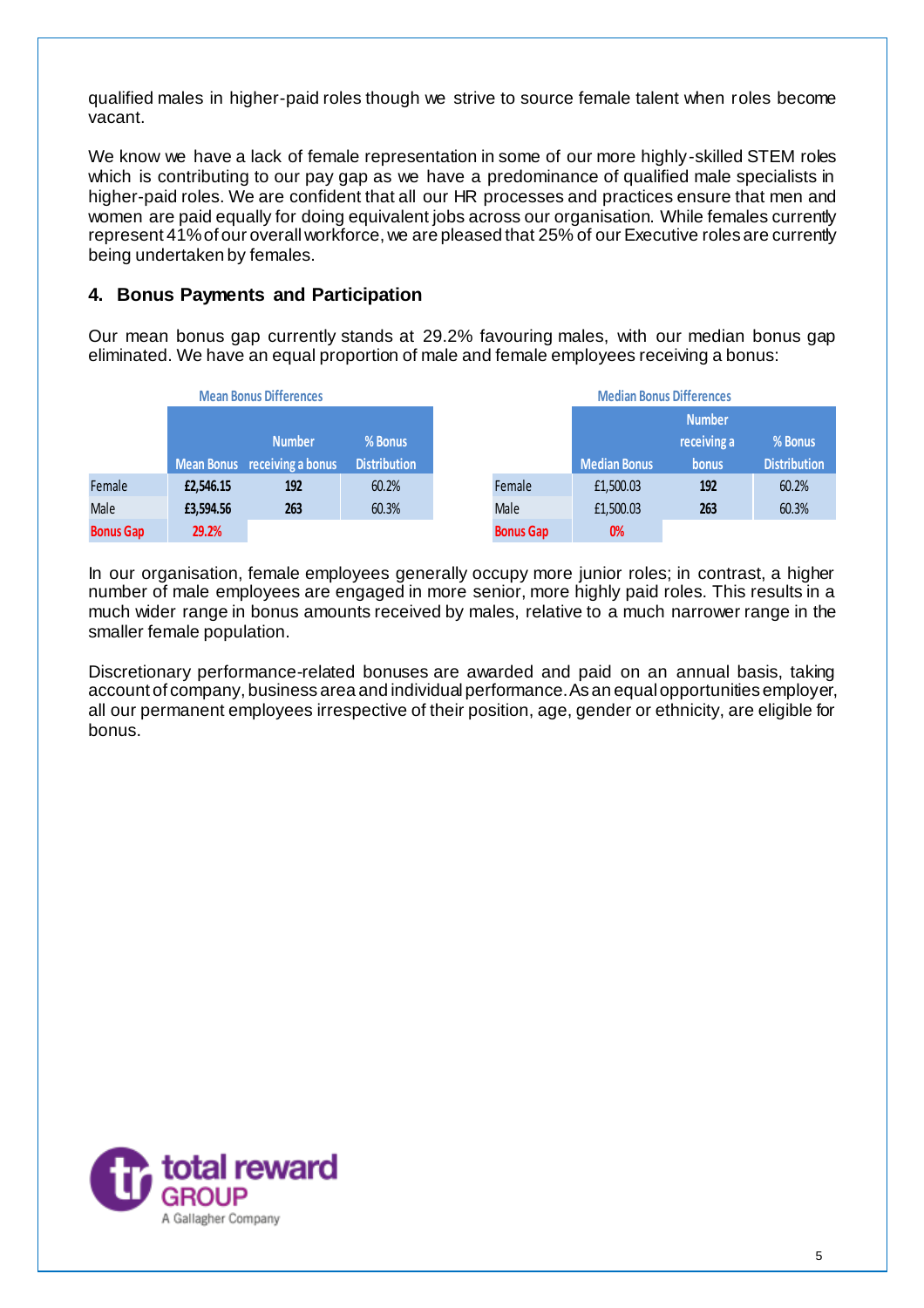# <span id="page-5-0"></span>**5. Career Paths and Earnings**

Our gender distribution by quartiles, as defined by the regulations, show us that female employees are underrepresented in the highest two pay quartiles as well as the lowest pay quartile.



**Gender Distribution by Pay Quartiles** 

#### **HR Strategy**

Our HR philosophy is to attract and retain high calibre individuals and to leverage their unique talents to help create unique guest experiences every day.

As part of this, we continue to actively create an environment where everyone is motivated to develop and progress through innovative HR policies and practices and an encouraging environment. We proactively keep in touch with those on maternity leave and are pleased that we saw a 77% return rate in 2020.

We recognise the motivational importance of positive senior role models to inspire confidence and success. We have hired two 'Gold Service Scholarship' winners into management positions and the Spa Director won two awards within our industry for being the Spa Director of the Year (female). We are pleased that a quarter of our Executive roles are occupied by females. Overall 42% of management positions are held by women. We acknowledge that our strategy needs to evolve to ensure that we attract a higher proportion of females into our organisation and that we actively ensure our hiring managers reflect our strategic approach to diversity.

We ensure that all our HR policies and tools proactively support flexible working across the organisation as we are confident that these policies encourage our talented and driven employees to deliver results and in turn advance their careers in our organisation. We recognise that the nature of the shift working patterns of some of our roles can detrimentally impact on the ability of parents to balance both family and career and we continue to ensure our HR policies and practices encourage and support flexible working within the organisation.

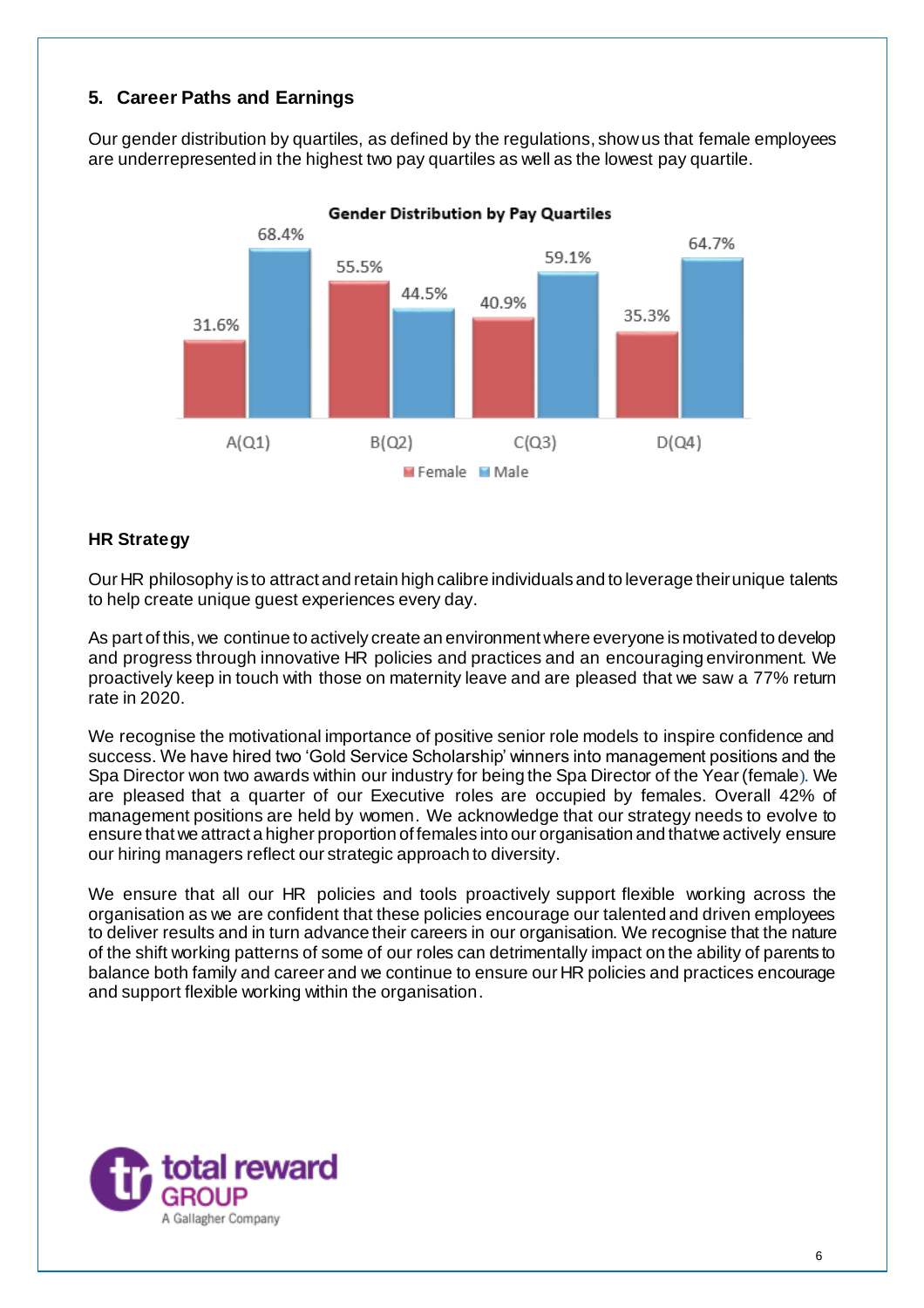We ensure roles are externally benchmarked on an annual basis, enabling us to obtain accurate market rates for each role. We acknowledge pay differentials may still remain in certain cases due to factors such as length of service, seniority and performance. Where pay differentials exist due to gender and are not justified by length of service, seniority or performance, we ensure that every effort is made to bridge those gaps. As part of our annual performance management and pay review process we ensure that our people are being paid fairly based on their role, responsibilities, experience and performance.

#### **Recruitment**

We have adopted more proactive recruitment approaches with a stronger focus on ensuring a greater gender balance in potential candidates presented. We continue to develop alternative pipelines as we proactively engage different sections of the job market and creatively exploit different channels to promote our employer brand. We run targeted marketing campaigns to showcase our women in leadership positions, celebrating when they have been recognised externally.

We continue to actively challenge all our hiring managers to ensure their behaviour reflects our values in all their interactions and our 6-month recruitment partner review process ensures we keep challenging our recruitment partners to ensure their approach reflects our values in all that they do.

We are committed to building long term partnerships with local schools, promoting our industry and offering career advice to prospective new hires. We are pleased that 55% of our apprentices and 42% of our graduates are female and we will continue to work hard to increase these proportions.

#### **Development**

Employee Development is a key focus within our organisation and we are committed to making the most effective use of the talent, skills and abilities of our employees. We aim to ensure women are not only better represented within our organisation but most importantly supported, and have set female participation goals for each of our training programmes and actively identified 2 female participants this year.

We run a Cross Exposure Programme designed to provide cross-functional experience where we actively encourage more females to participate. In 2019, we launched our women's leadership course "Step Up", designed to actively develop and retain female leaders within the organisation and we now operate an Executive mentoring programme for Step Up graduates to actively nurture our female management capability. Encouragingly, 42% of delegates on the Face Forward training, designed to develop leadership style across a 5-week intense external course, were female leaders.

We are pleased that 46% of employee promotions were female, with 35% of those being promoted into management positions.

We actively develop and nurture our female management capability through our Executive Mentoring Programme. We rigourously apply a gender lens to all our talent development and succession planning discussions.

Supported by our Diversity Executive Champion, we seek to highlight the importance of inclusion across our organisation, opening up dialogue and building awareness on issues relating to respect for diversity in business.

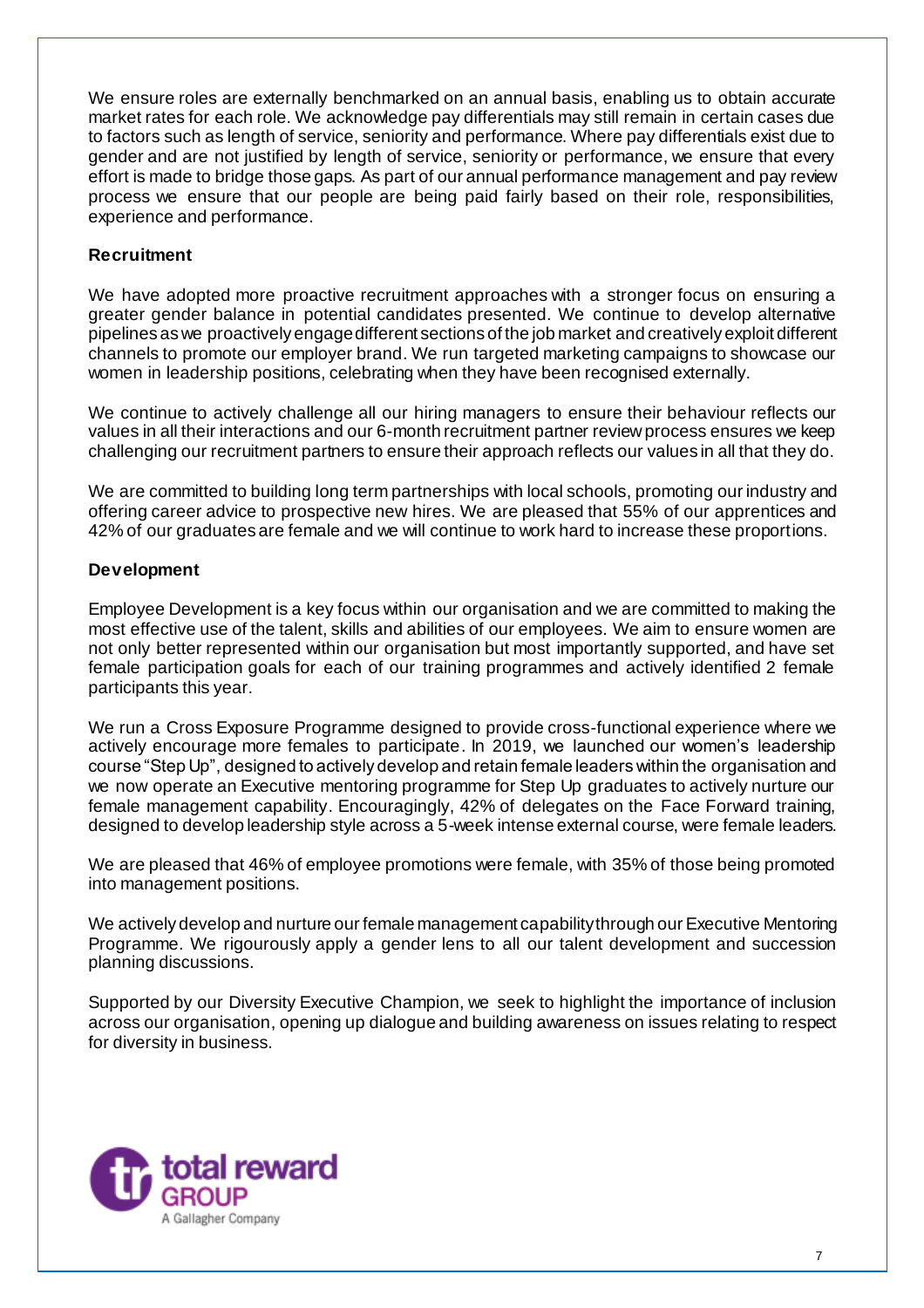# <span id="page-7-0"></span>**6. Year on Year Comparison**

When we consider year on year comparison, we see positive trends in the form of increased bonus participation for both males and females. We observe a slight widening gender pay gap at both the mean and median. We see a more pronounced widening gender bonus pay gap at the mean, with the median gender bonus gap again being consistently eliminated. This is driven by a much wider range in the bonus amounts found in the larger male data set (n=333) compared to a narrower range in the smaller female data set (n=229) who are in receipt of bonuses.

|                         | 2018   | 2019   | 2020   | 2020 Vs<br>2019 |
|-------------------------|--------|--------|--------|-----------------|
| Mean Gender Pay Gap     | 11.50% | 4.58%  | 10.84% | 6.26%           |
| Median Gender Pay Gap   | 5.80%  | 1.43%  | 4.99%  | 3.56%           |
| Mean Gender Bonus Gap   | 12.80% | 12.52% | 29.17% | 16.65%          |
| Median Gender Bonus Gap | 0.00%  | 0.00%  | 0.00%  | 0.00%           |
| Males receiving bonus   | 98.60% | 60.32% | 87.40% | 27.08%          |
|                         |        |        |        |                 |
| Females receiving bonus | 99.50% | 60.19% | 87.40% | 27.21%          |

# <span id="page-7-1"></span>**7. Closing remarks**

We know and understand the reasons why we see a gender pay gap within our organisation and are committed to actively managing this differential, as we work towards a more gender balanced workforce.

We constantly develop and improve our HR policies and practices to encourage and promote the development and progression of all our employees and focus on growing our own talent. We will continue to leverage technology to help us identify areas of our organisation that need renewed focus to drive continuous improvement relating to gender equality.

Building on our values detailed below, we will continue to work with all of our employees, and regardless of ethnicity, gender, age, disability, religion or sexual orientation, provide them with opportunities to build their confidence and help them in reaching their full potential.